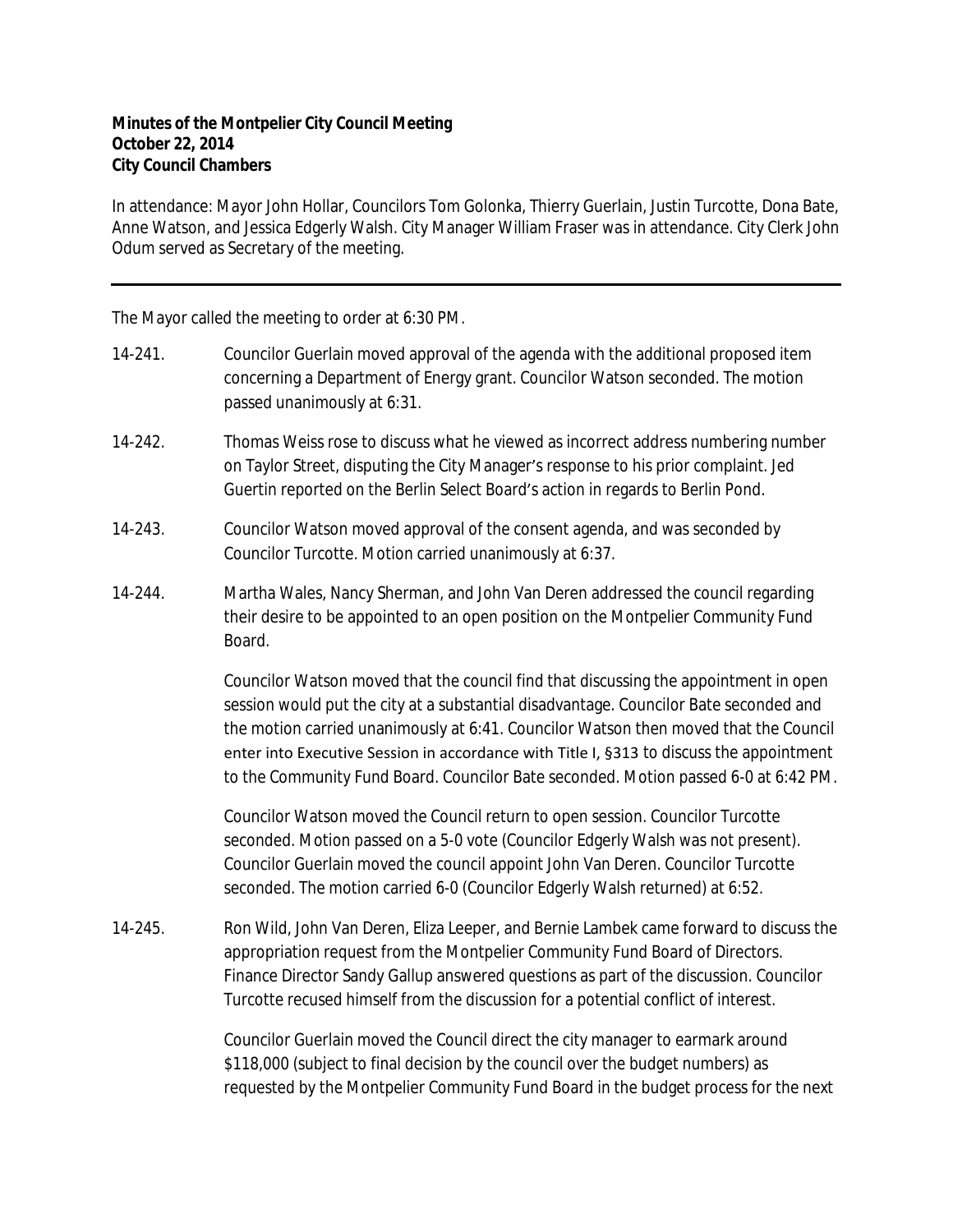year. Councilor Edgerly Walsh seconded. A discussion followed. The motion carried unanimously at 7:12.

- 14-246. Finance Director Gallup reviewed materials relating to the FY15 budget and answered questions. A wide-ranging discussion followed. Councilor Bate moved the Council ask to receive a budget reflecting a 2% increase. Councilor Watson seconded. The vote was 3-3 (Bate, Watson, and Edgerly Walsh voting aye, Golonka, Turcotte and Guerlain voting nay). The mayor voted no, and the motion failed at 8:48. Councilor Guerlain moved that the Council ask to receive a budget reflecting a 1.5% increase. Councilor Watson seconded. Motion carried 4-2 (Watson, Guerlain, Golonka, Edgerly Walsh voting aye, Turcotte & Bate voting nay) at 8:51.
- 14-247. Finance Director Gallup remained for a Debt Policy update. No action was taken.
- 14-248. Ms. Gallup then introduced a discussion of the Fund Balance Policy. Councilor Guerlain moved the Council reaffirm the policy but remove the sentence beginning "council will adopt a multiyear line to….". Councilor Bate seconded and the motion passed unanimously at 9:20.
- 14-249. Councilor Tom Golonka led a discussion to consider a Public Safety Authority (PSA) Memorandum of Understanding. Councilor Guerlain moved approval of the MOU. Councilor Edgerly Walsh seconded. Further discussion followed, including an invitation to the Police and Fire Chiefs to offer input (neither objected to the MOU). Motion carried unanimously at 9:30.
- 14-245(a). Councilor Watson introduced a discussion on a proposed Department of Energy grant application process to be designated a Climate Action Champion City, after which she made a motion that the Council approve the application (seconded by Councilor Edgerly Walsh). The discussion was joined by Assistant City Manager Jessie Baker before the Council approved the motion unanimously at 9:33.
- 14-251. Councilor Watson asked if agenda reports online could be searchable. She also indicated she was pleased with the branding efforts and asked about follow-up processes (Assistant City Manager Baker responded). Councilor Watson also reported on the solar RFP on behalf of the Energy Committee.

Councilor Guerlain reported that Library hired a new Director (Tom McKone). He also commended Jesse Jacobs for the Art Walk and other initiatives.

Councilor Turcotte remind viewers about the coming election before thanking staff for the flood preparedness flier.

14-252. The Mayor thanked the Library board for their work on the Director search. He also lauded Artsfest, and thanked Jesse Jacobs and Ashley Witzenberger for their efforts.